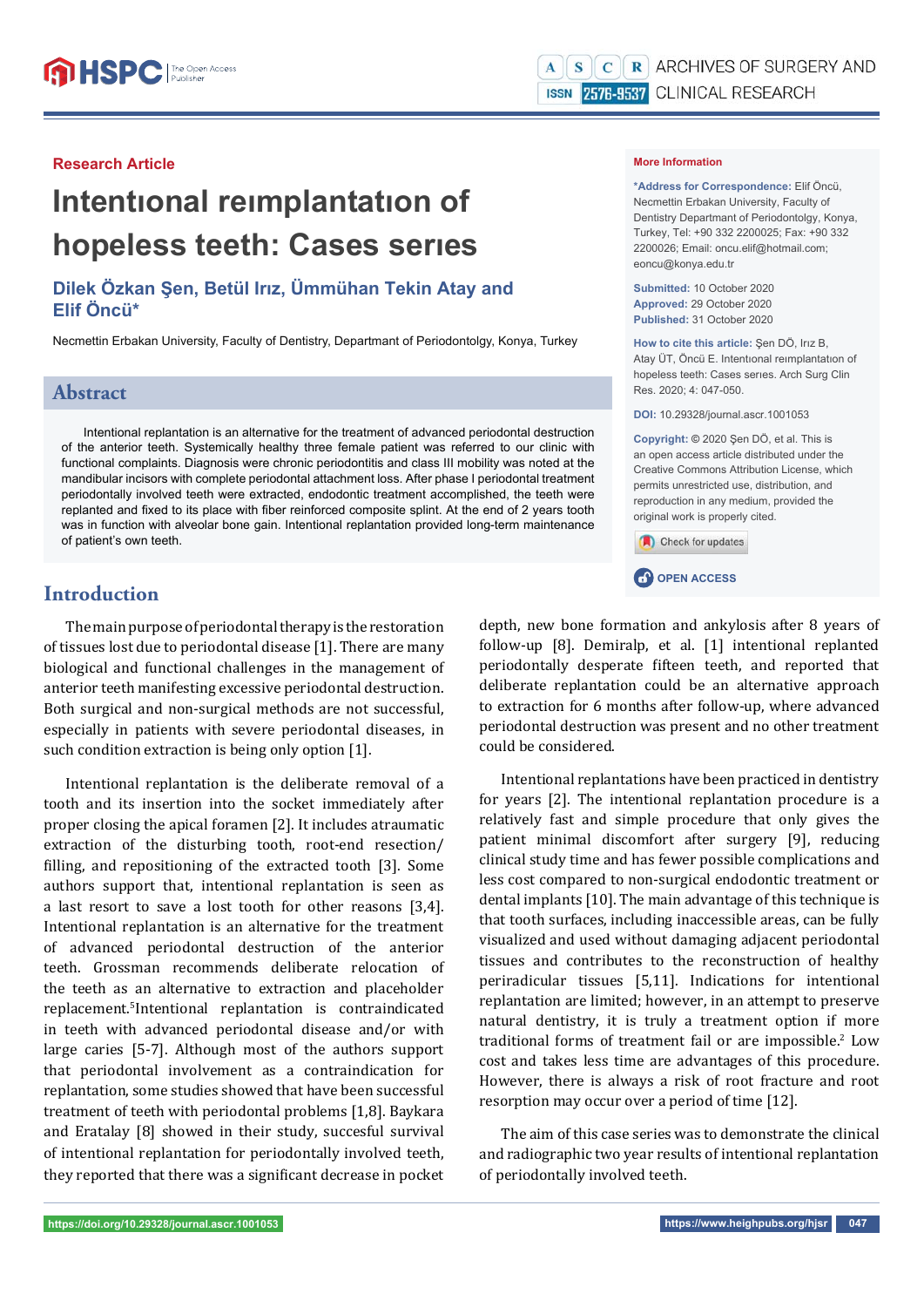## **Material and methods**

In this case series, 3 patients who intentional reimplantation using the same technique are presented. Each patient received a description of the treatment procedure and signed an informed consent. All possible treatment options were explained to the patients. The risks and benefits of each option were explained in detail.

#### **Surgical procedure**

All surgical protocols were performed with the same procedure. Endodontic treatment was applied after phase-1 periodontal therapy and before the surgical procedure (Figures 1B,2B,3B). Atraumatic tooth extraction was performed by removing the flap under local anesthesia (Figure 4A). Granulation tissues in the extraction sockets were removed by gentle curettage and the sockets were rinsed with sterile saline (Figure 4B,4F). All irritants and necrotic cementum were removed from the root surfaces with periodontal curettes (Hue Friedy, Chicago ILUSA) carefully (Figure 4C).

After root surface correction, root bio modification was achieved by applying tetracycline HCL (100 mg/ml) to the root surface of the teeth for 5 minutes (Figure 4D). Then, it was washed with saline for 1 minute. Care was taken not to exceed 15 minutes between extraction of the tooth and its placement in the socket. Tooth was then placed into the socket in an adequate position contacting their roots directly to the alveolar bone. The incisal edge was reshaped to prevent any occlusal trauma to occur on the tooth. To stabilize the replanted tooth, it is fixed to the side teeth from the mesial and distal contact points by composite filling material (Figure 4F). All patients approved to have their teeth splinted during 6 months. Occlusal interferences in all centric, protrusive and lateral movements were eliminated.

### **Case presentation**

#### **Case 1**

A systemically healthy, non-smoking 49-year-old female patient was admitted to clinic with complaints of mobility, pain and bleeding in the maxillary central tooth. After the clinical examination, deep periodontal pocket (≥6) [13] class III mobility 14, pathological migration and rotation were detected in the patient's tooth # 11. Serious vertical bone loss was observed after radiological evaluations (Figure 1A).

Oral hygiene motivation was given and scaling and root planning were done as the initial periodontal therapy. At the 4th week after the initial therapy, a considerable improvement in oral hygiene and gingival health and slight reduction in periodontal pocket depths were observed during the clinical examination. Phase I treatment was completed and intentional root canal treatment was performed. The replantation procedure was planned after the completion of the root canal treatment.







**Figure 2A,B:** (A) Preoperative radiograph. (B) Postoperative second year radiograph.

#### **Case 2**

A 48-year-old woman presented to the Periodontology clinic with complaints of bleeding and excessive mobility in her lower anterior teeth (Figure 2A). There was no history of trauma and systemic disease. Pathological migration and Grade III mobility were detected in tooth 41 during intraoral and clinical examination. In periodontal probing, the pocket depth of #41 was found 8mm. Radiographic examination revealed moderate to severe bone loss in relation to #41. The female patient, who did not have any systemic disease, refused to make implants for economic reasons, demanded to protect her natural tooth and refused tooth extraction. Considering the clinical situation, intentional replantation of tooth #41 was planned after the patient was informed about the treatment and the consent form was signed. Oral hygiene motivation was given, scaling and root cleaning were done as the initial periodontal therapy. At the 4th week after the initial therapy, a considerable improvement in oral hygiene and gingival health and slight reduction in periodontal pocket depths were observed during the clinical examination. Phase I treatment was completed and intentional root canal treatment #41 was performed. Patient #41 had a deep periodontal pocket that did not respond to Phase 1 therapy, especially in the mesial. The replantation procedure was planned after the completion of the root canal treatment.

#### **Case 3**

A 63-year-old female patient was admitted to clinic with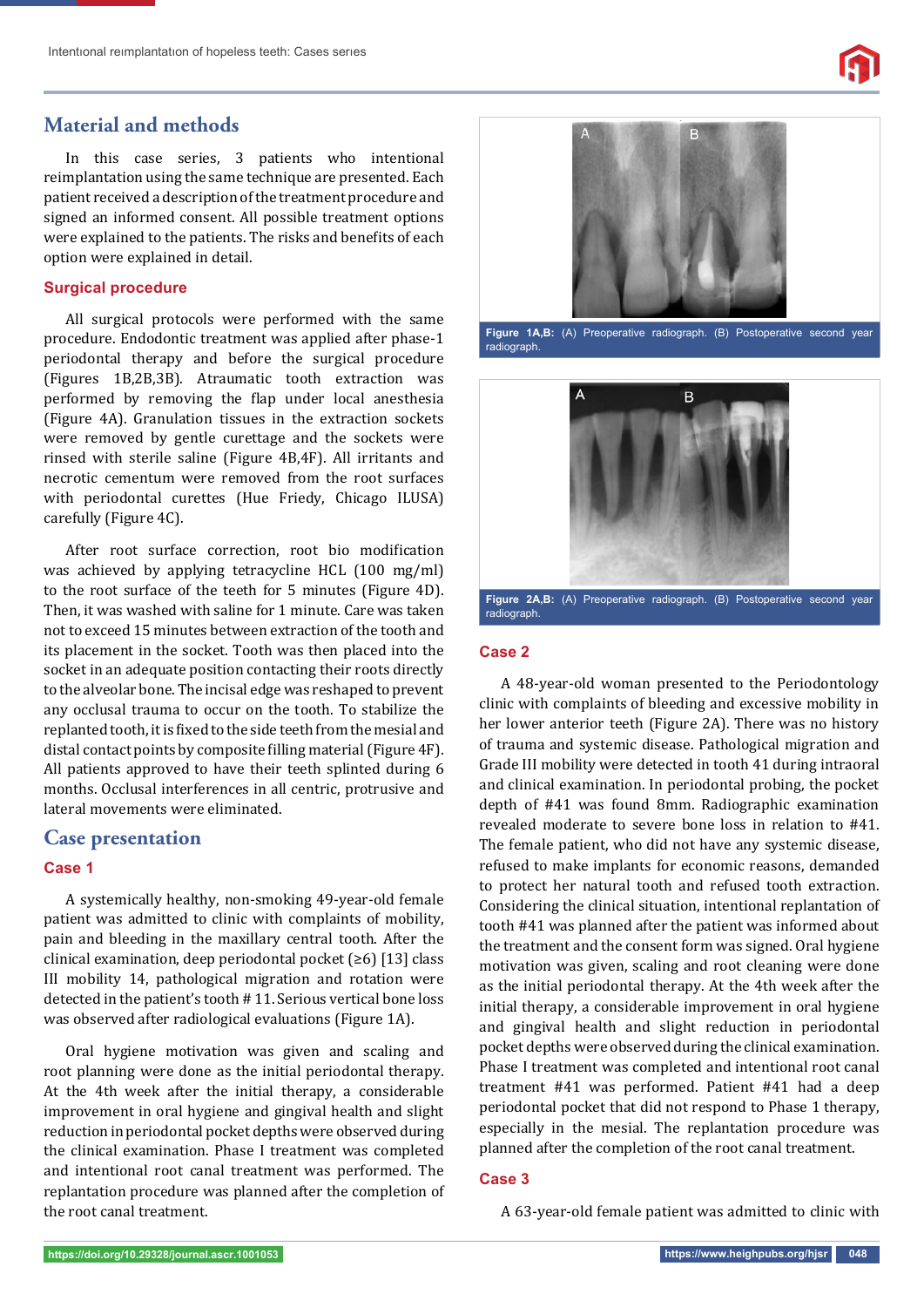a mobility complaint in tooth #11 (Figure 3A). There was no history of trauma and systemic disease. Phase 1 periodontal treatment was applied to the patient and oral hygiene training was given. In tooth number 11, type 3 mobility was determined according to Miller classification [14]. Pocket depths of 8 mm and 10 mm were determined on the mesial and distal surfaces of the tooth, respectively. Endodontic treatment was applied to the tooth to be replanted.

#### **Postoperative care**

The patients were prescribed 100 mg of doxycycline once a day for a week and 0,2% Chlorhexidine Digluconate mouthwash twice a day. During this process, the patient were recommended to use routine oral hygiene care and an interdental toothbrush. The patients were called for control one week later. The patient was given postoperative instructions to maintain proper oral hygiene, and the patient's oral hygiene checks were made monthly after the operation. Periodontal splints remained in the mouth for 6 months. At the end of the 6th month, clinical measurements and radiography were repeated. Periodontal pockets were clinically eliminated after 2 years of follow-up and bone gain forcase 1: 1,32 mm, for case 2: 1,37 mm for case 3: 1mm were recorded after radiological evaluations.



**Figure 3A,B:** (A)Preoperative radiograph. (B) Postoperative second year radiograph.



**Figure 4A-F:** Initial image. (B) Extracted tooth. (C) Cleaning of root surface. (D) Root surfacebiomodification with tetracycline. (E) Socket area (F) Splinted teeth.

## **Discussion**

Patients were satisfying the replantation procedures without any complication and no postoperative discomfort were observed. Clinically, the gingiva around the involved teeth were firm and pink, and there were no bleeding during probing in all patients at the time of examination. Radiographs taken 6 months, first and second years after replantation revealed no root resorption or ankylosis were observed. Some gain in supporting bone tissue around the teeth was determined.

This case series describes the clinical and radiological consequences of the intentional replantation of teeth, which are seen as hopeless due to severe periodontal destruction. In intentionally replanted teeth, the most common causes of failure are external inflammatory resorption or replacement resorption and ankylosis caused by PDL damage and further necrosis of the PDL and cementum [9,15,16]. These complications are related to the degree of PDL damage [15,17,18]. Although no universally accepted protocol has been given for intentional replantation, various techniques and methods have been suggested by different authors [19,20].

 Demiralp, et al. replanted the desperate teeth periodontally and achieved positive results at the 6th month [1]. Yaprak, et al. intentional replantation of two central teeth that were mobile due to advanced periodontal disease followed after 4 years [21]. In current cases, a similar treatment plan have been made and followed two years [22]. At the end of all procedures, patients are satisfied both aesthetically and functionally [22].

## **Conclusion**

Intentional replantation may be an alternative treatment for hopeless teeth that are periodontally involved. Replanted teeth can be considered as a promising technique for keeping periodontally desperate teeth by providing healthy gums, a significant reduction in pocket depth and new bone formation that will be considered successful.

## **References**

- 1. Demiralp B, Nohutçu RM, Tepe DI, Eratalay K. Intentional replantation for periodontally involved hopeless teeth. Dent Traumatol. 2003; 19: 45-51. **PubMed:** https://pubmed.ncbi.nlm.nih.gov/12656855/
- 2. Messkoub M. Intentional replantation: a successful alternative for hopeless teeth. Oral Surg Oral Med Oral Pathol. 1991; 71: 743-747.
- 3. Bender I, Rossman LE. Intentional replantation of endodontically treated teeth. Oral Surg Oral Med Oral Pathol. 1993; 76: 623-630. **PubMed:** https://pubmed.ncbi.nlm.nih.gov/8247504/
- 4. Raghoebar GM, Vissink A. Results of intentional replantation of molars. J Oral Maxillof Surg. 1999; 57: 240-244.
- 5. Grossman LI. Intentional replantation of teeth. J Am Dent Assoc. 1966; 72: 1111-1118.
- 6. Deeb E, Prietto PP, Mckenna RC. Reimplantation of luxated teeth in humans. J South Calif State Dent Assoc. 1965; 28: 194-206. **PubMed:** https://pubmed.ncbi.nlm.nih.gov/14278258/